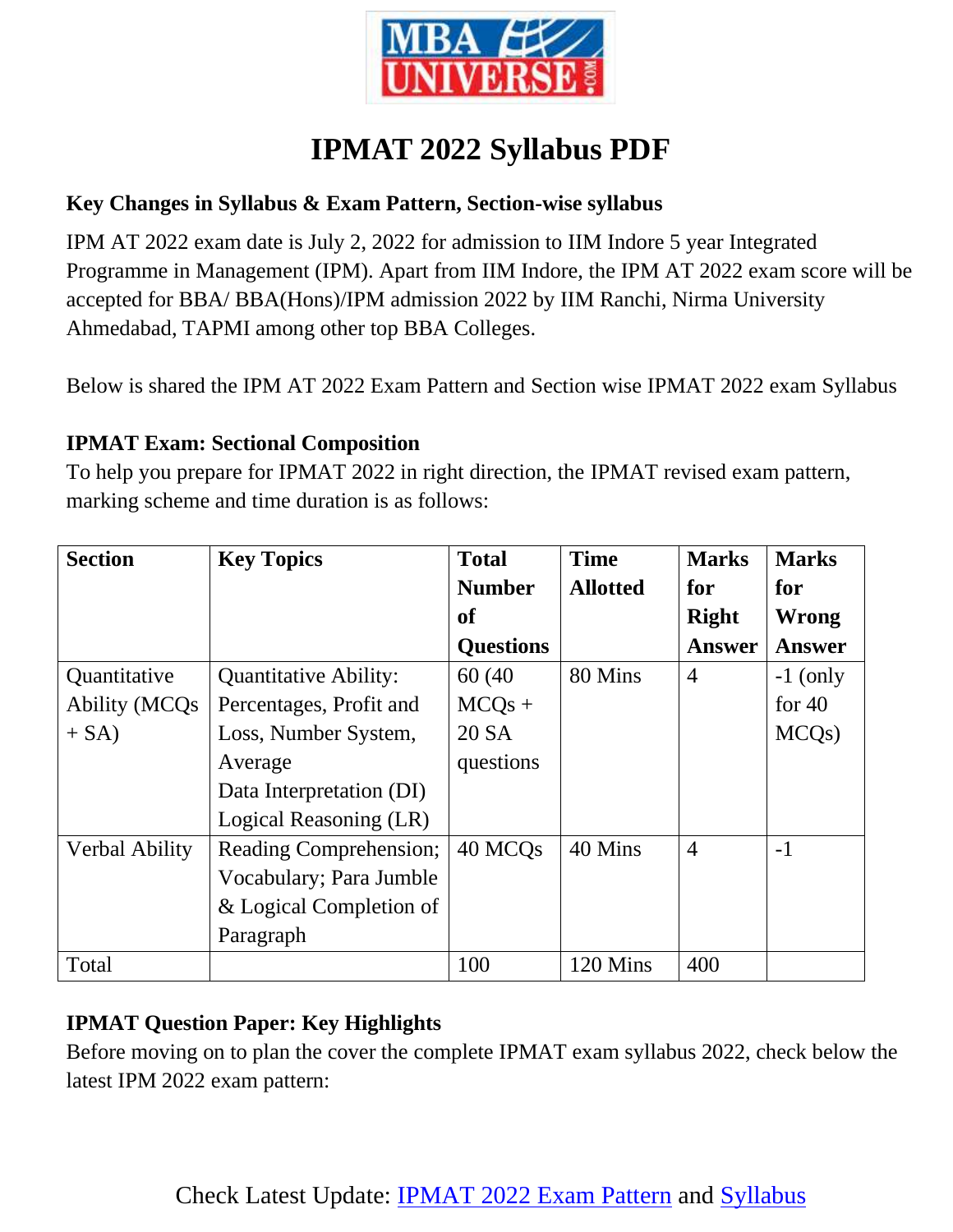

| <b>Components of IPMAT Exam Pattern</b>           | <b>IPMAT 2022 Exam Pattern</b> |  |  |
|---------------------------------------------------|--------------------------------|--|--|
| <b>Total Questions</b>                            | 100                            |  |  |
| <b>Total Sections</b>                             | 3                              |  |  |
| Total questions in Section: Verbal Ability &      | 40                             |  |  |
| Reading Comprehension (All MCQ)                   |                                |  |  |
| Total Questions in Section: MCQ type -            | 40                             |  |  |
| Quantitative Aptitude, Data Interpretation and    |                                |  |  |
| <b>Logical Reasoning</b>                          |                                |  |  |
| Total Questions in Section: Short Answer (SA)     | 20                             |  |  |
| type - Quantitative Aptitude, Data Interpretation |                                |  |  |
| and Logical Reasoning                             |                                |  |  |
| Time duration                                     | 120 minutes                    |  |  |
| Scoring pattern                                   | +4 marks for each correct      |  |  |
|                                                   | answer                         |  |  |
| Negative Marking (Only for MCQs)                  | -1 mark for wrong answer       |  |  |

#### **IIM Indore IPMAT 2022 Syllabus in Detail**

IIM Indore IPMAT Syllabus 2022 consists of two major sections – QA and VA. The first section on Quantitative Aptitude (QA) is split into two sections – MCQs and Short Answer (SA) questions while the second Verbal Ability (VA) section consists of all MCQs. IPM AT 2022 will be a computer based test of 120 minutes duration.

- **Section-1:** Quantitative Aptitude, Data Interpretation and Logical Reasoning 60 questions
- **Section-2:** Verbal Ability& Reading Comprehension 40 Questions

#### **IPMAT Syllabus 2022 Section 1: Quantitative Aptitude, Data Interpretation and Logical Reasoning**

#### **Quantitative Aptitude Syllabus**

- 1. Number System
- 2. Percentage
- 3. Simple Interest and Compound Interest
- 4. Profit, Loss and Distance